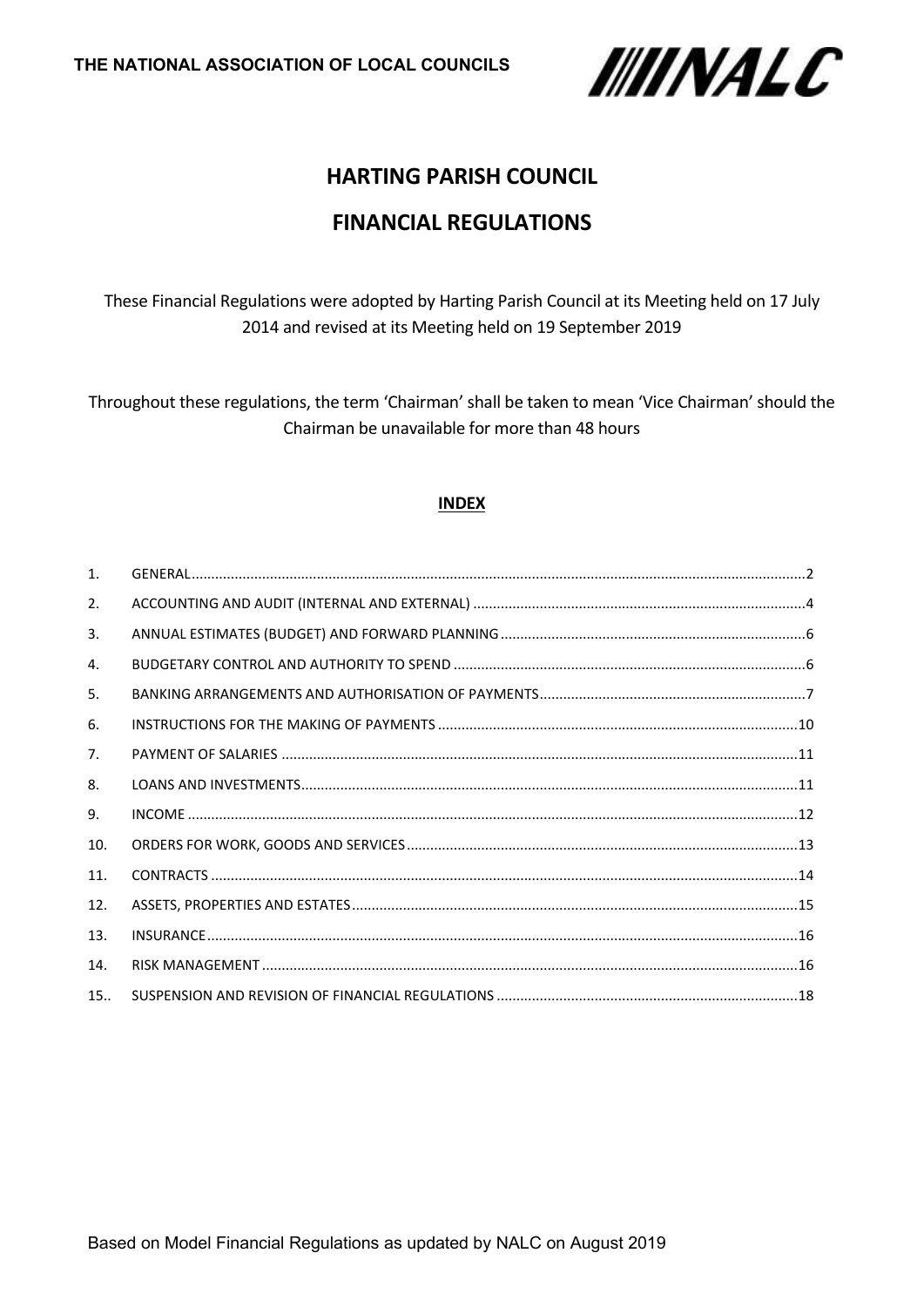## <span id="page-1-0"></span>**1. GENERAL**

- 1.1. These financial regulations govern the conduct of financial management by Harting Parish Council (here in after "the Council") and may only be amended or varied by resolution of the Council. Financial regulations are one of the Council's three governing policy documents providing procedural guidance for members and officers. Financial regulations must be observed in conjunction with the Council's standing orders<sup>1</sup> and any individual financial regulations relating to contracts.
- 1.2. The Council is responsible in law for ensuring that its financial management is adequate and effective and that the Council has a sound system of internal control which facilitates the effective exercise of the Council's functions, including arrangements for the management of risk.
- 1.3. The Council's accounting control systems must include measures:
	- for the timely production of accounts:
	- that provide for the safe and efficient safeguarding of public money;
	- to prevent and detect inaccuracy and fraud; and
	- identifying the duties of officers.
- 1.4. These financial regulations demonstrate how the Council meets these responsibilities and requirements.
- 1.5. At least once a year, prior to approving the Annual Governance Statement, the Council must review the effectiveness of its system of internal control which shall be in accordance with proper practices.
- 1.6. A breach of these Regulations by an employee is gross misconduct.
- 1.7. Members of Council are expected to follow the instructions within these Regulations and not to entice employees to breach them. Failure to follow instructions within these Regulations brings the office of Councillor into disrepute.
- 1.8. The Responsible Financial Officer (RFO) holds a statutory office to be appointed by the Council. If the Clerk has been appointed as RFO for this Council, these regulations will apply accordingly.
- 1.9. The RFO:
	- acts under the policy direction of the Council;

<sup>1</sup> Adopted on 20 February 2014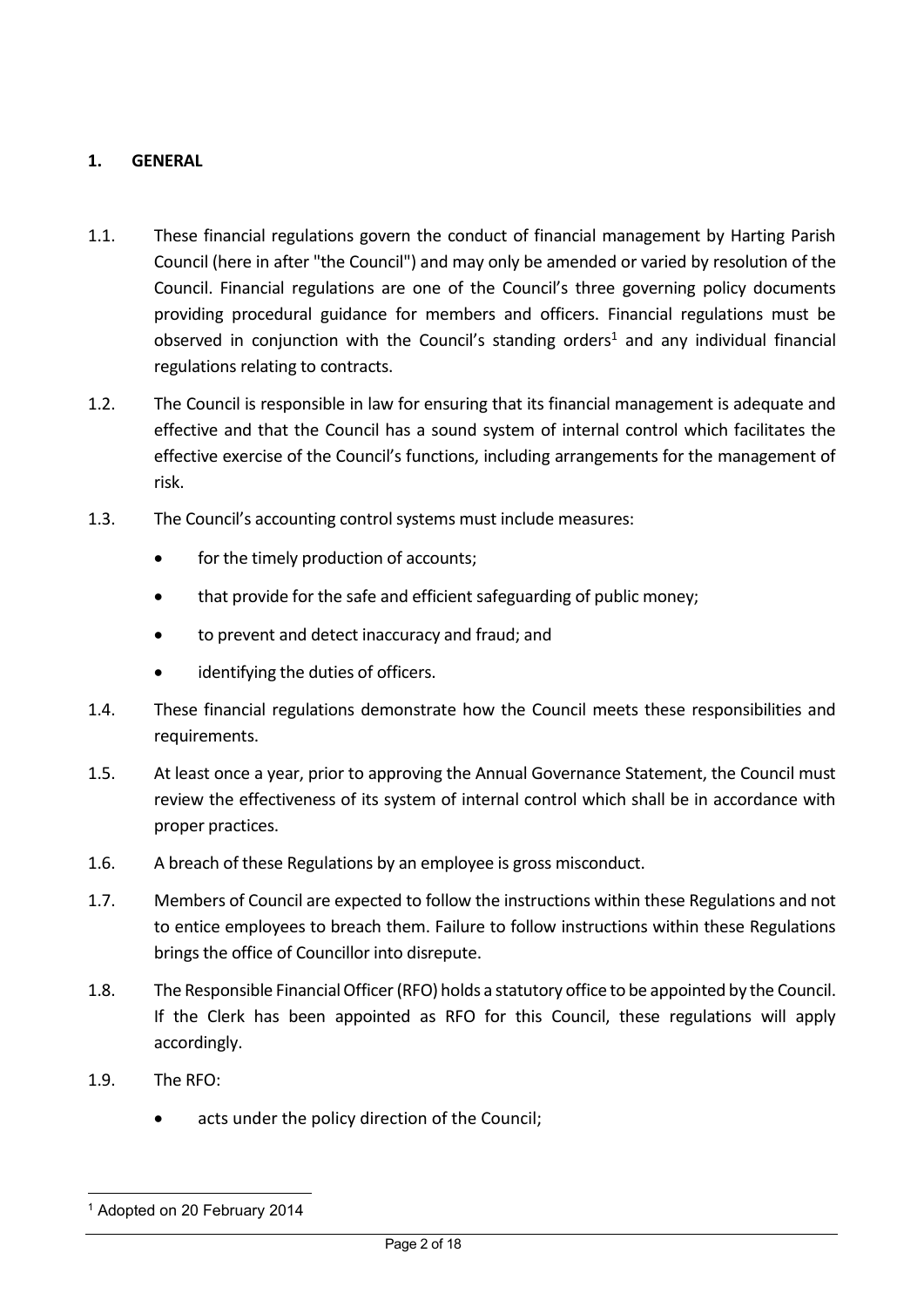- administers the Council's financial affairs in accordance with all Acts, Regulations and proper practices;
- determines on behalf of the Council its accounting records and accounting control systems;
- ensures the accounting control systems are observed;
- maintains the accounting records of the Council up to date in accordance with proper practices;
- assists the Council to secure economy, efficiency and effectiveness in the use of its resources; and
- produces financial management information as required by the Council.
- 1.10. The accounting records determined by the RFO shall be sufficient to show and explain the Council's transactions and to enable the RFO to ensure that any income and expenditure account and statement of balances, or record of receipts and payments and additional information, as the case may be, or management information prepared for the Council from time to time comply with the Accounts and Audit Regulations<sup>2</sup>.
- 1.11. The accounting records determined by the RFO shall in particular contain:
	- entries from day to day of all sums of money received and expended by the Council and the matters to which the income and expenditure or receipts and payments account relate;
	- a record of the assets and liabilities of the Council; and
	- wherever relevant, a record of the Council's income and expenditure in relation to claims made, or to be made, for any contribution, grant or subsidy.
- 1.12. The accounting control systems determined by the RFO shall include:
	- procedures to ensure that the financial transactions of the Council are recorded as soon as reasonably practicable and as accurately and reasonably as possible;
	- procedures to enable the prevention and detection of inaccuracies and fraud and the ability to reconstruct any lost records;
	- identification of the duties of officers dealing with financial transactions and division of responsibilities of those officers in relation to significant transactions;
	- procedures to ensure that uncollectable amounts, including any bad debts are not submitted to the Council for approval to be written off except with the approval of the RFO and that the approvals are shown in the accounting records; and

<sup>2</sup> In England - Accounts and Audit (England) Regulations 2011/817 In Wales - Accounts and Audit (Wales) Regulations 2005/368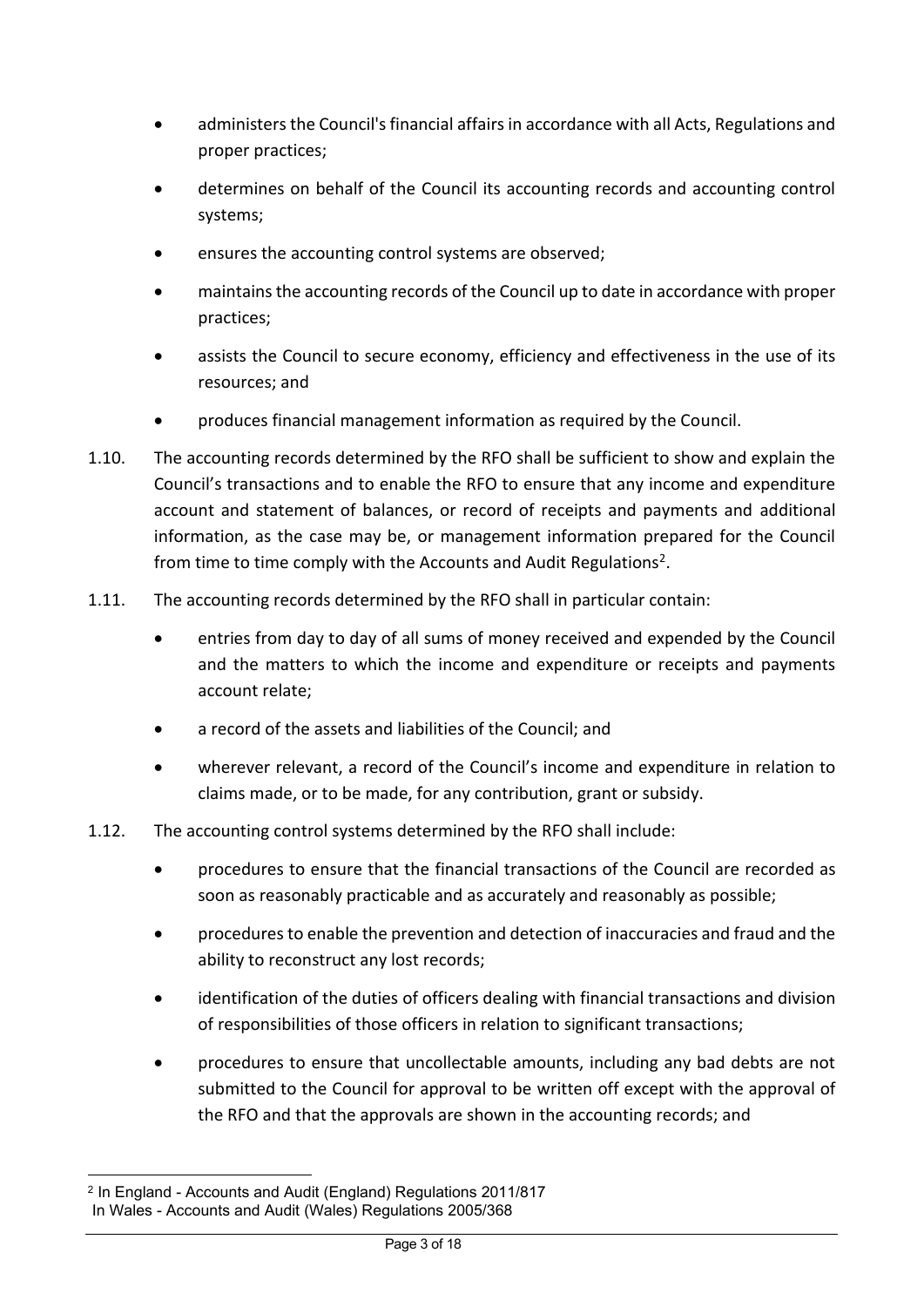- measures to ensure that risk is properly managed.
- 1.13. The Council is not empowered by these Regulations or otherwise to delegate certain specified decisions. In particular any decision regarding:
	- setting the final budget or the precept (Council Tax Requirement);
	- approving accounting statements;
	- approving an annual governance statement;
	- borrowing;
	- writing off bad debts;
	- declaring eligibility for the General Power of Competence; and
	- addressing recommendations in any report from the internal or external auditors, shall be a matter for the full Council only.
- 1.14. In addition the Council must:
	- determine and keep under regular review the bank mandate for all Council bank accounts;
	- approve any grant or a single commitment in excess of £3,000; and
	- in respect of the annual salary for any employee have regard to recommendations about annual salaries of employees made by the relevant Committee in accordance with its terms of reference.
- 1.15. In these financial regulations, references to the Accounts and Audit Regulations or 'the regulations' shall mean the regulations issued under the provisions of section 27 of the Audit Commission Act 1998, or any superseding legislation, and then in force unless otherwise specified.

In these financial regulations the term 'proper practice' or 'proper practices' shall refer to guidance issued in *Governance and Accountability for Local Councils – a Practitioners' Guide (England)* issued by the Joint Practitioners Advisory Group (JPAG), available from the websites of NALC and the Society for Local Council Clerks (SLCC) or *Governance and Accountability for Local Councils in Wales - A Practitioners' Guide*, available from the websites of One Voice Wales (OVW) and SLCC as appropriate.

### <span id="page-3-0"></span>**2. ACCOUNTING AND AUDIT (INTERNAL AND EXTERNAL)**

2.1. All accounting procedures and financial records of the Council shall be determined by the RFO in accordance with the Accounts and Audit Regulations, appropriate Guidance and proper practices.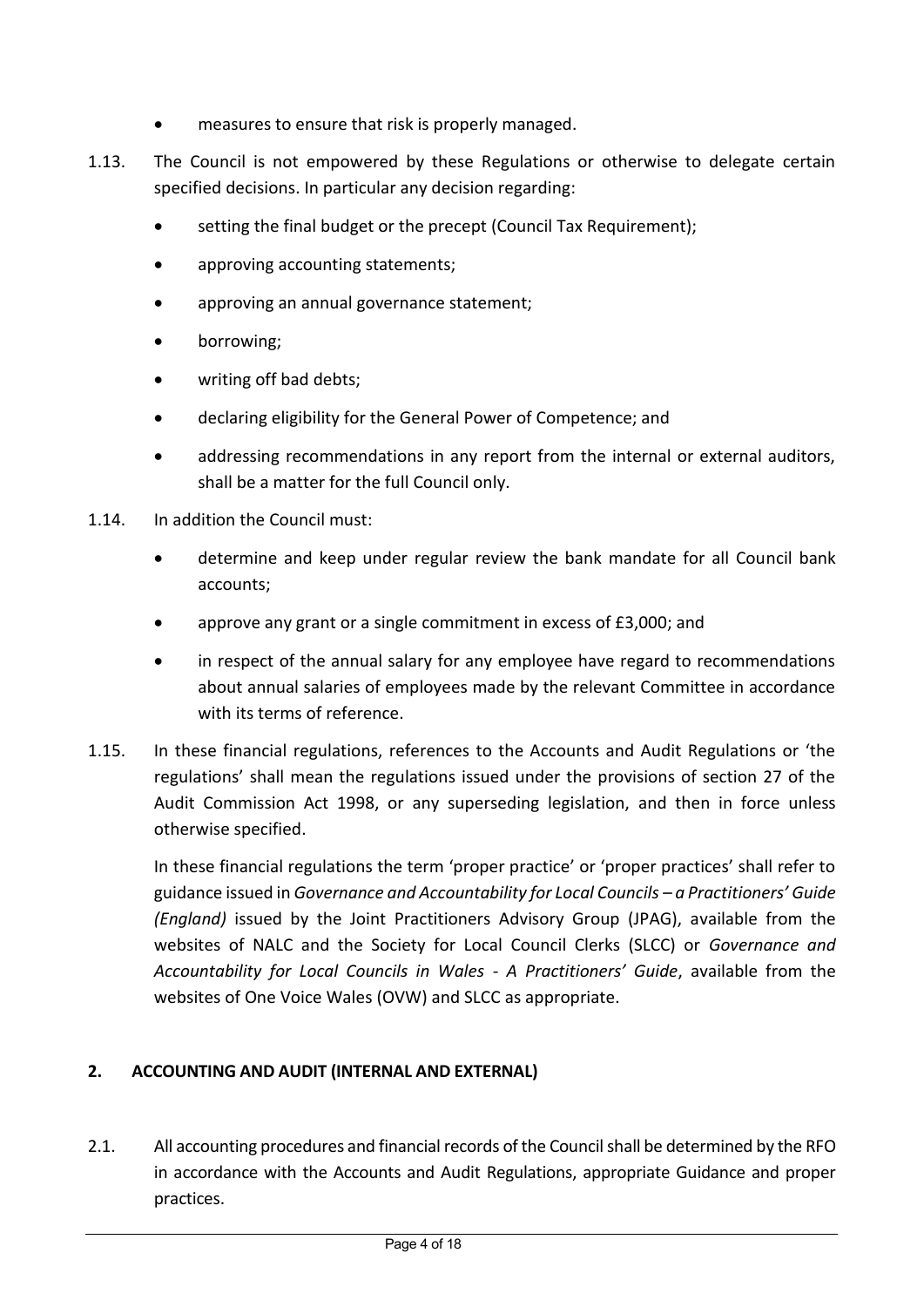- 2.2. Each month the RFO shall supply the Chairman of Finance with a copy of the latest bank statement and a signed copy of the bank reconciliation document, after scrutinising these documents, he will sign both of them. At each Council Meeting, the Chairman of the meeting shall also sign these two documents. This procedure shall be on the Council's Agenda and be noted in the Minutes.
- 2.3. The RFO shall complete the annual statement of accounts, annual report, and any related documents of the Council contained in the Annual Return (as specified in proper practices) as soon as practicable after the end of the financial year and having certified the accounts shall submit them and report thereon to the Council within the timescales set by the Accounts and Audit Regulations.
- 2.4. The Council shall ensure that there is an adequate and effective system of internal audit of its accounting records, and of its system of internal control in accordance with proper practices. Any officer or member of the Council shall make available such documents and records as appear to the Council to be necessary for the purpose of the audit and shall, as directed by the Council, supply the RFO, internal auditor, or external auditor with such information and explanation as the Council considers necessary for that purpose.
- 2.5. The internal auditor shall be appointed by and shall carry out the work in relation to internal controls required by the Council in accordance with proper practices.
- 2.6. The internal auditor shall:
	- be competent and independent of the financial operations of the Council;
	- report to Council in writing, or in person, on a regular basis with a minimum of one annual written report during each financial year;
	- to demonstrate competence, objectivity and independence, be free from any actual or perceived conflicts of interest, including those arising from family relationships; and
	- have no involvement in the financial decision making, management or control of the Council.
- 2.7. Internal or external auditors may not under any circumstances:
	- perform any operational duties for the Council;
	- initiate or approve accounting transactions; or
	- direct the activities of any Council employee, except to the extent that such employees have been appropriately assigned to assist the internal auditor.
- 2.8. For the avoidance of doubt, in relation to internal audit the terms 'independent' and 'independence' shall have the same meaning as is described in proper practices.
- 2.9. The RFO shall make arrangements for the exercise of electors' rights in relation to the accounts including the opportunity to inspect the accounts, books, and vouchers and display or publish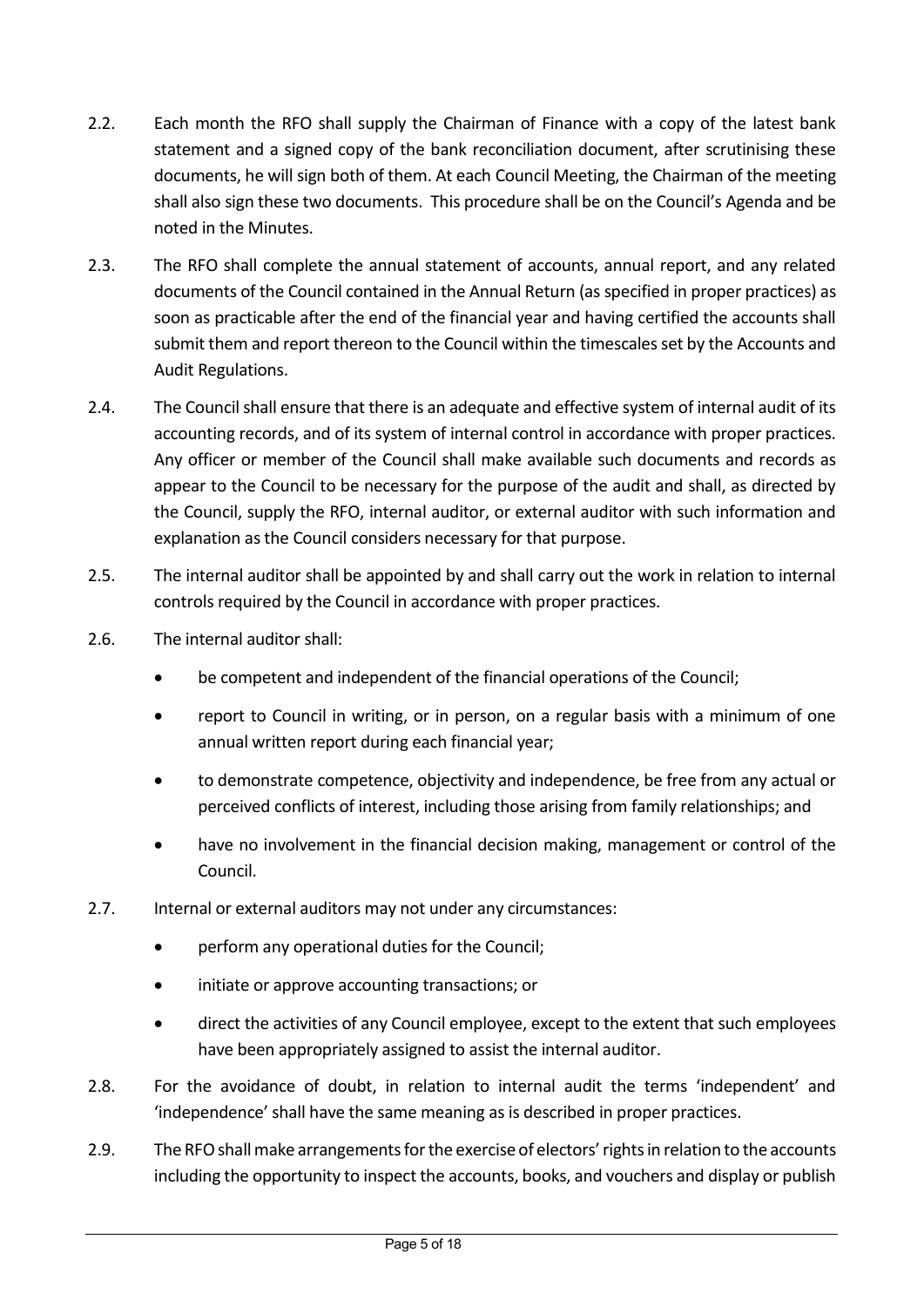any notices and statements of account required by Audit Commission Act 1998, or any superseding legislation, and the Accounts and Audit Regulations.

2.10. The RFO shall, without undue delay, bring to the attention of all Councillors any correspondence or report from internal or external auditors.

## <span id="page-5-0"></span>**3. ANNUAL ESTIMATES (BUDGET) AND FORWARD PLANNING**

- 3.1. Each committee shall review its three year forecast of revenue and capital receipts and payments. Having regard to the forecast, it shall thereafter formulate and submit proposals for the following financial year to the Council not later than the end of September each year including any proposals for revising the forecast.
- 3.2. The RFO, together with the Chairman of the Finance Committee, must each year, by no later than mid-October, prepare detailed estimates of all receipts and payments including the use of reserves and all sources of funding for the following financial year in the form of a budget to be considered by the Finance Committee.
- 3.3. The Finance Committee shall consider the RFO's annual budget proposal in relation to the Council's three year forecast of revenue and capital receipts and payments including recommendations for the use of reserves and sources of funding and update the forecast accordingly.
- 3.4. This resulting draft annual budget will form the basis of the precept recommended to Council in November. The Council shall fix the precept (Council tax requirement), and relevant basic amount of Council tax to be levied for the ensuing financial year not later than by the end of December each year. The RFO shall issue the precept to the billing authority and shall supply each member with a copy of the approved annual budget.
- 3.5. The approved annual budget shall form the basis of financial control for the ensuing year.

### <span id="page-5-1"></span>**4. BUDGETARY CONTROL AND AUTHORITY TO SPEND**

- 4.1. Expenditure on revenue items may be authorised up to the amounts included for that class of expenditure in the approved budget. This authority is to be determined by:
	- the Council for all items over £3,000
	- the RFO, in conjunction with the Chairman of Council, for any items of £3,000 or less.

Such authority is to be evidenced by a Minute or by an authorisation slip duly signed by the RFO, and by the Chairman.

Contracts may not be disaggregated to avoid controls imposed by these regulations.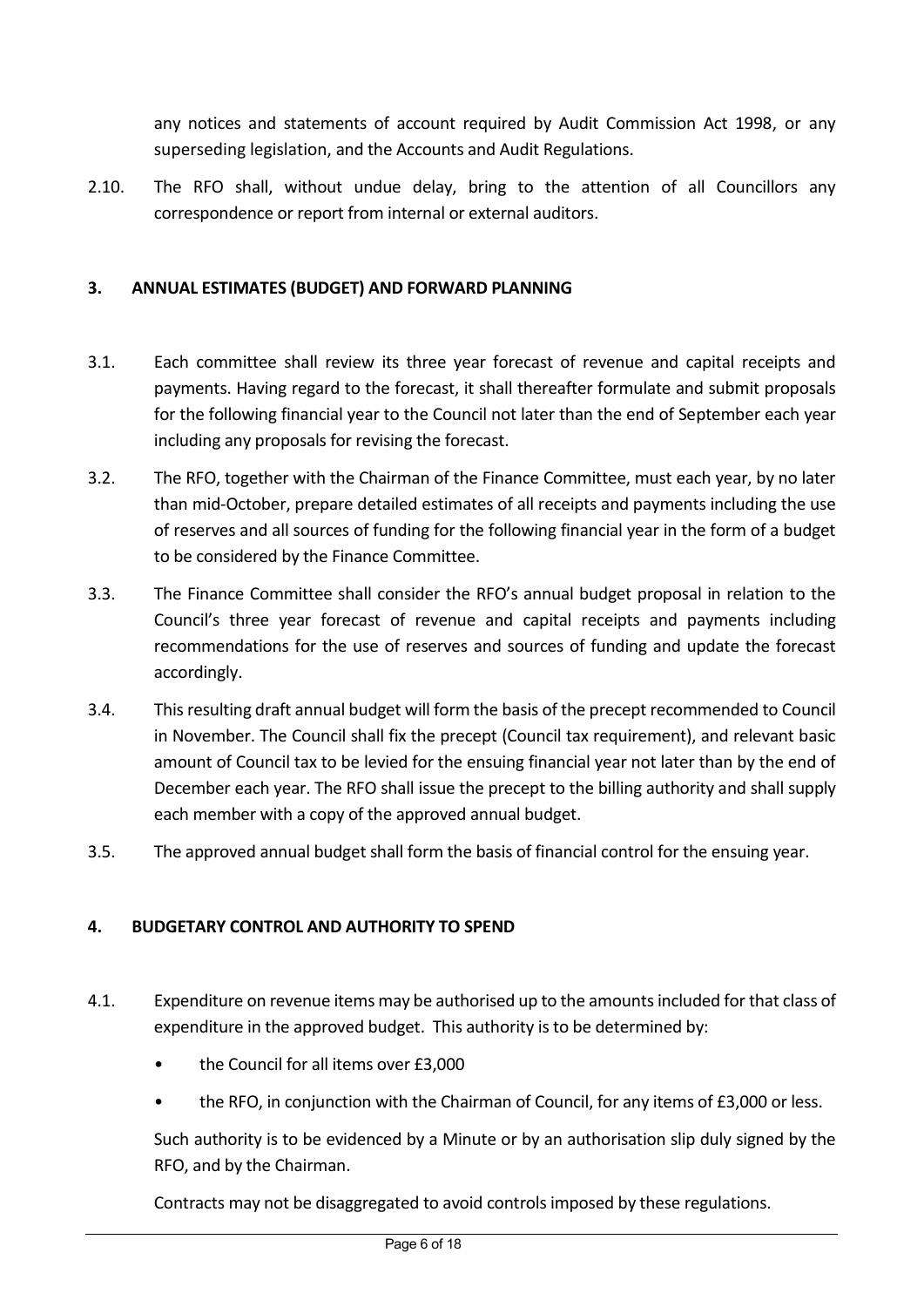- 4.2. No expenditure may be authorised that will exceed the amount provided in the revenue budget for that class of expenditure other than by resolution of the Council.
- 4.3. Duringthe budget year and with the approval of Council having considered fully the implications for public services, unspent and available amounts may be moved to other budget headings or to an earmarked reserve as appropriate ('virement').
- 4.4. Unspent provisions in the revenue or capital budgets for completed projects shall not be carried forward to a subsequent year.
- 4.5. The salary budgets are to be reviewed at least annually in October by the Personnel Committee prior to the preparation of the budget for the following financial year (see 3.2). Any proposal to change the salary of any employee must be put to the Council by the personnel Committee(7.3)
- 4.6. In cases of extreme risk to the delivery of Council services, the RFO may authorise revenue expenditure on behalf of the Council which in the RFO's judgement it is necessary to carry out. Such expenditure includes repair, replacement or other work, whether or not there is any budgetary provision for the expenditure, subject to a limit of £1500. The RFO shall report such action to the Chairman as soon as possible and to the Council as soon as practicable thereafter.
- 4.7. No expenditure shall be authorised in relation to any capital project and no contract entered into or tender accepted involving capital expenditure unless the Council is satisfied that the necessary funds are available and the requisite borrowing approval has been obtained.
- 4.8. All capital works shall be administered in accordance with the Council's standing orders and financial regulations relating to contracts.
- 4.9. The RFO shall regularly provide the Council with a statement of receipts and payments to date under each head of the budgets, comparing actual expenditure to the appropriate date against that planned as shown in the budget. These statements are to be prepared at least at the end of each financial quarter and shall show explanations of material variances. For this purpose "material" shall be in excess of the lower of £100 or 15% of the budget heading.
- 4.10. Changes in earmarked reserves shall be approved by Council as part of the budgetary control process.

### <span id="page-6-0"></span>**5. BANKING ARRANGEMENTS AND AUTHORISATION OF PAYMENTS**

5.1. The Council's banking arrangements, including the bank mandate, shall be made by the RFO and approved by the Council; banking arrangements may not be delegated to a committee. They shall be regularly reviewed for safety and efficiency.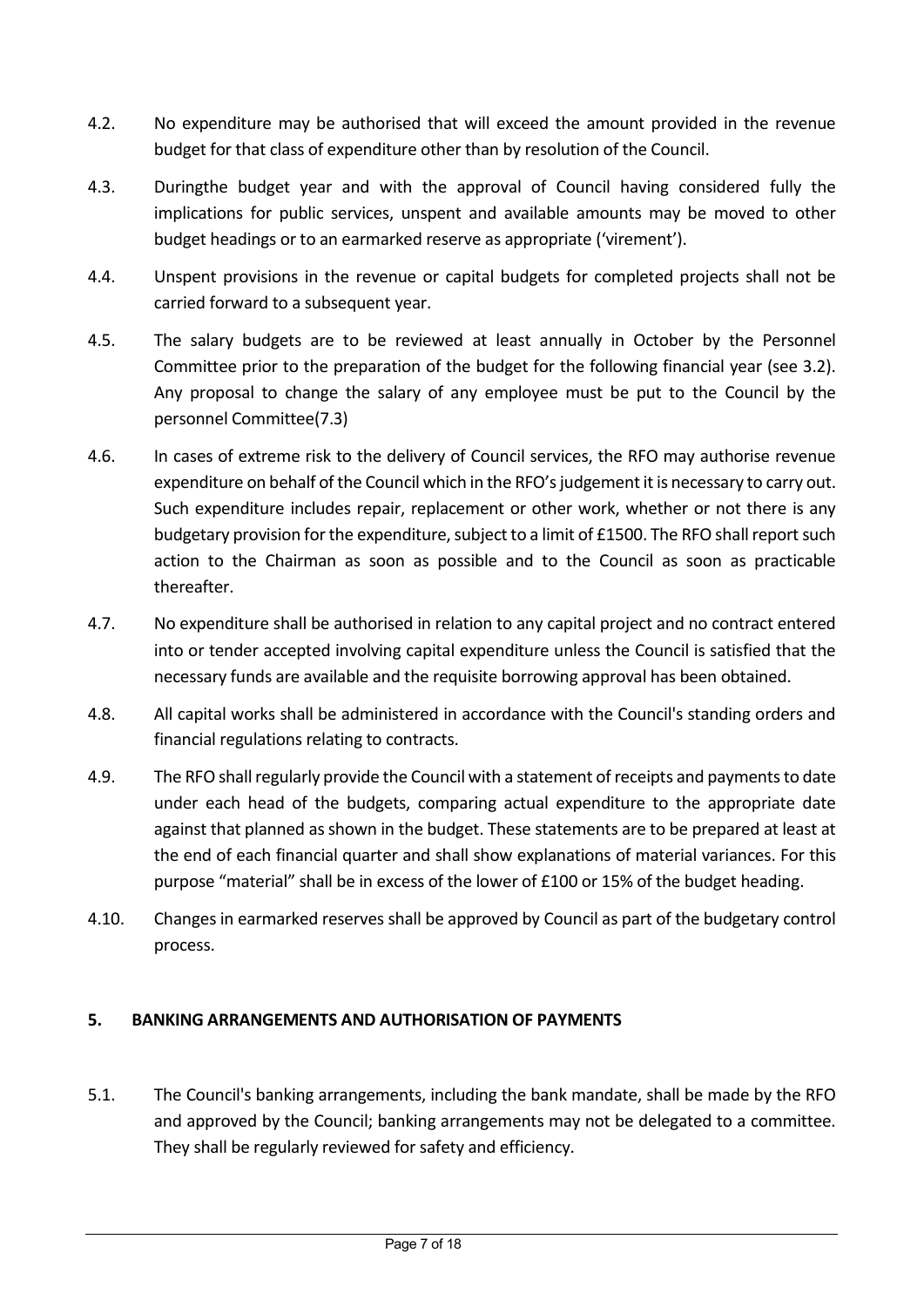- 5.2. The RFO shall prepare a schedule of payments requiring authorisation, forming part of the Agenda for the Meeting and, together with the relevant invoices, present the schedule to Council. The Council shall review the schedule for compliance and, having satisfied itself shall authorise payment by a resolution of the Council. The approved schedule shall be ruled off and initialled by the Chairman. A detailed list of all payments shall be disclosed within or as an attachment to the minutes of the meeting at which payment was authorised. Personal payments (including salaries, wages, expenses and any payment made in relation to the termination of a contract of employment) may be summarised to remove public access to any personal information.
- 5.3. All invoices for payment shall be examined, verified and certified by the RFO to confirm that the work, goods or services to which each invoice relates has been received, carried out, examined and represents expenditure previously approved by the Council.
- 5.4. The RFO shall examine invoices for arithmetical accuracy and analyse them to the appropriate expenditure heading. The RFO shall take all steps to pay all invoices submitted, and which are in order, at the next available Council Meeting.
- 5.5. The RFO shall have delegated authority to authorise the payment of items only in the following circumstances:
	- a) If a payment is necessary to avoid a charge to interest under the Late Payment of Commercial Debts (Interest) Act 1998, and the due date for payment is before the next scheduled Meeting of Council, where the RFO certifies that there is no dispute or other reason to delay payment, provided that a list of such payments shall be submitted to the next Council Meeting;
	- b) An expenditure item authorised under 5.6 below (continuing contracts and obligations) provided that a list of such payments shall be submitted to the next meeting of Council; or
	- c) Fund transfers within the Councils banking arrangements up to the sum of £3,000, provided that a list of such payments shall be submitted to the next meeting of Council.
- 5.6. For each financial year the RFO shall draw up a list of due payments which arise on a regular basis as the result of a continuing contract, statutory duty, or obligation (such as but not exclusively, Salaries, PAYE and NI, Superannuation Fund and regular maintenance contracts and the like) for which Council may authorise payment for the year provided that the requirements of regulation 4.1 (Budgetary Controls) are adhered to, provided also that a list of such payments shall be submitted to the next Council Meeting.
- 5.7. A record of regular payments made under 5.6 above shall be drawn up and be signed by two members on each and every occasion when payment is authorised - thus controlling the risk of duplicated payments being authorised and / or made.
- 5.8. Members are subject to the Code of Conduct that has been adopted by the Council and shall comply with the Code and Standing Orders when a decision to authorise or instruct payment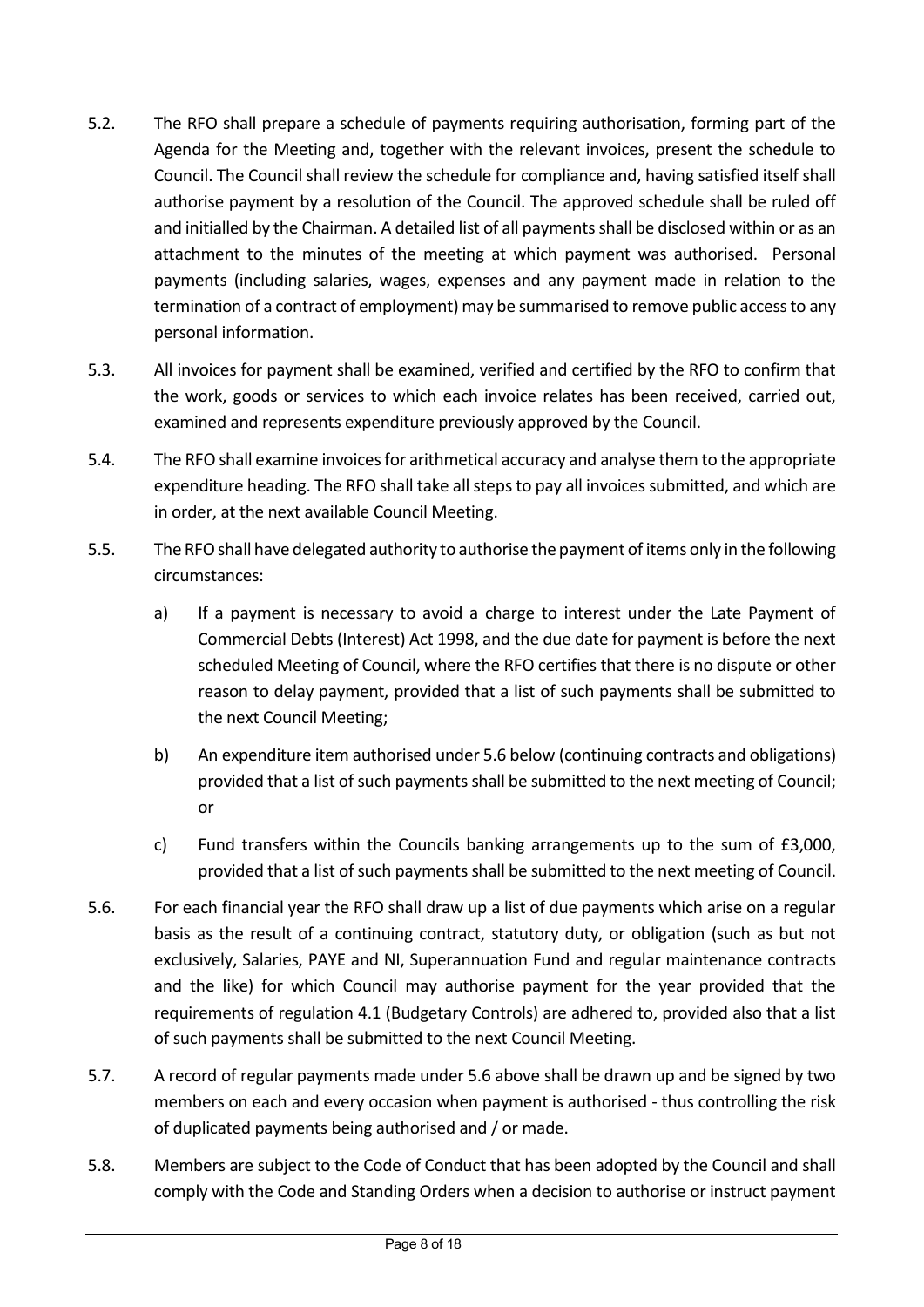is made in respect of a matter in which they have a disclosable interest, unless a dispensation has been granted.

5.9. Any changes in the recorded details of suppliers, such as bank account records, shall be approved in writing by a Member.

## <span id="page-8-0"></span>**6. INSTRUCTIONS FOR THE MAKING OF PAYMENTS**

- 6.1. The Council will make safe and efficient arrangements for the making of its payments.
- 6.2. Following authorisation under Financial Regulation 5 above, the Council or, if so delegated, the RFO shall give instruction that a payment shall be made.
- 6.3. All payments shall be effected by cheque or other instructions to the Council's bankers, or otherwise, in accordance with a resolution of Council.
- 6.4. Cheques or orders for payment drawn on the bank account in accordance with the schedule as presented to Council shall be signed by two members of Council; the cheque stubs shall be initialled by the two members and by theRFO, in accordance with a resolution instructing that payment. If a member who is also a bank signatory has declared a disclosable pecuniary interest, or has any other interest, in the matter in respect of which the payment is being made, that Councillor shall be required to consider Standing Orders, and thereby determine whether it is appropriate and / or permissible to be a signatory to the transaction in question.
- 6.5. To indicate agreement of the details shown on the cheque or order for payment with the counterfoil and the invoice or similar documentation, the signatories shall each also initial the cheque counterfoil.
- 6.6. Cheques or orders for payment shall not normally be presented for signature other than at a Council or committee meeting (including immediately before or after such a meeting). Any signatures obtained away from such meetings shall be reported to the next Council Meeting.
- 6.7. If thought appropriate by the Council, payment for utility supplies (energy, telephone and water) and any National Non-Domestic Rates may be made by variable Direct Debit provided that the instructions are signed by two members and any payments are reported to Council as made. The approval of the use of a variable Direct Debit shall be renewed by resolution of the Council at least every two years.
- 6.8. If thought appropriate by the Council, payment for certain items (principally Salaries) may be made by Banker's Standing Order provided that the instructions are signed, or otherwise evidenced by two members are retained and any payments are reported to Council as made. The approval of the use of a Banker's Standing Order shall be renewed by resolution of the Council at least every two years.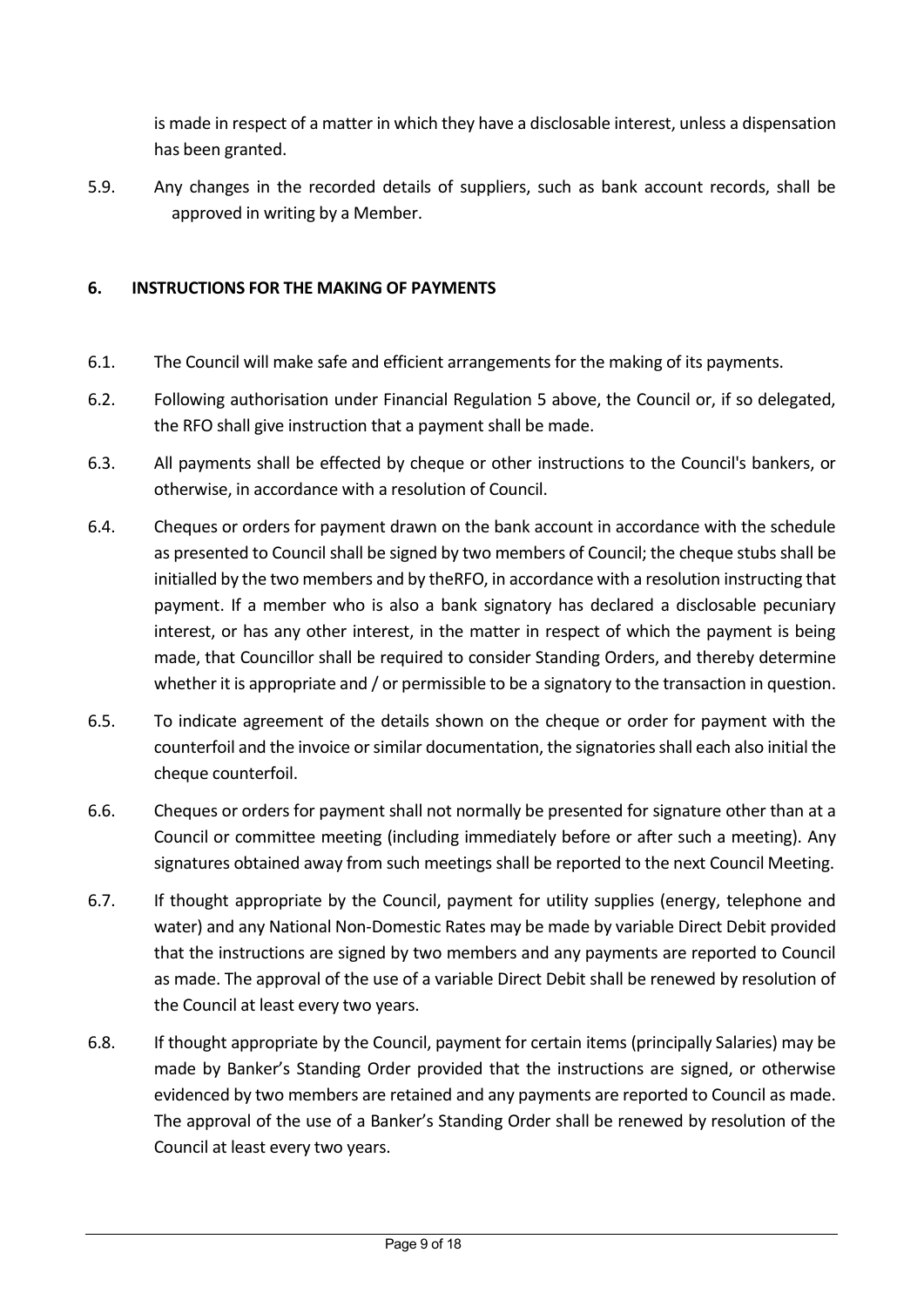- 6.9. If thought appropriate by the council, payment for certain items may be made by BACS or CHAPS methods provided that the instructions for each payment are signed, or otherwise evidenced, by two authorised bank signatories, are retained and any payments are reported to council as made. The approval of the use of BACS or CHAPS shall be renewed by resolution of the council at least every two years.
- 6.10. If thought appropriate by the council payment for certain items may be made by internet banking transfer provided evidence is retained showing which members approved the payment.
- 6.11. Where a computer requires use of a personal identification number (PIN) or other password(s), for access to the Council's records on that computer, a note shall be made of the PIN and Passwords and shall be handed to and retained by the Chairman of Council in a sealed dated envelope. This envelope may not be opened other than in the presence of two other Councillors. After the envelope has been opened, in any circumstances, the PIN and / or passwords shall be changed as soon as practicable. The fact that the sealed envelope has been opened, in whatever circumstances, shall be reported to all members immediately and formally to the next available meeting of the Council. This will not be required for a member's personal computer used only for remote authorisation of bank payments.
- 6.12. No employee or Councillor shall disclose any PIN or password, relevant to the working of the Council or its bank accounts, to any person not authorised in writing by the Council.
- 6.13. Regular back-up copies of the records on any computer shall be made and shall be stored securely away from the computer in question, and preferably off site.
- 6.14. The Council, and any members using computers for the Council's financial business, shall ensure that anti-virus, anti-spyware and firewall, software with automatic updates, together with a high level of security, is used.
- 6.15. Where internet banking arrangements are made with any bank, the RFO shall be appointed as the Service Administrator. The Bank Mandate approved by the Council shall identify a number of Councillors who will be authorised to approve transactions on those accounts. The bank mandate will state clearly the amounts of payments that can be instructed by the use of the Service Administrator alone, or by the Service Administrator with a stated number of approvals.
- 6.16. Access to any internet banking accounts will be directly to the access page (which may be saved under "favourites"), and not through a search engine or e-mail link. Remembered or saved passwords facilities must not be used on any computer used for Council banking work. Breach of this Regulation will be treated as a very serious matter under these regulations.
- 6.17. The Council will not maintain any form of cash float. All cash received must be banked intact. Any payments made in cash by the RFO (for example for postage or minor stationery items) shall be refunded on a regular basis, at least quarterly.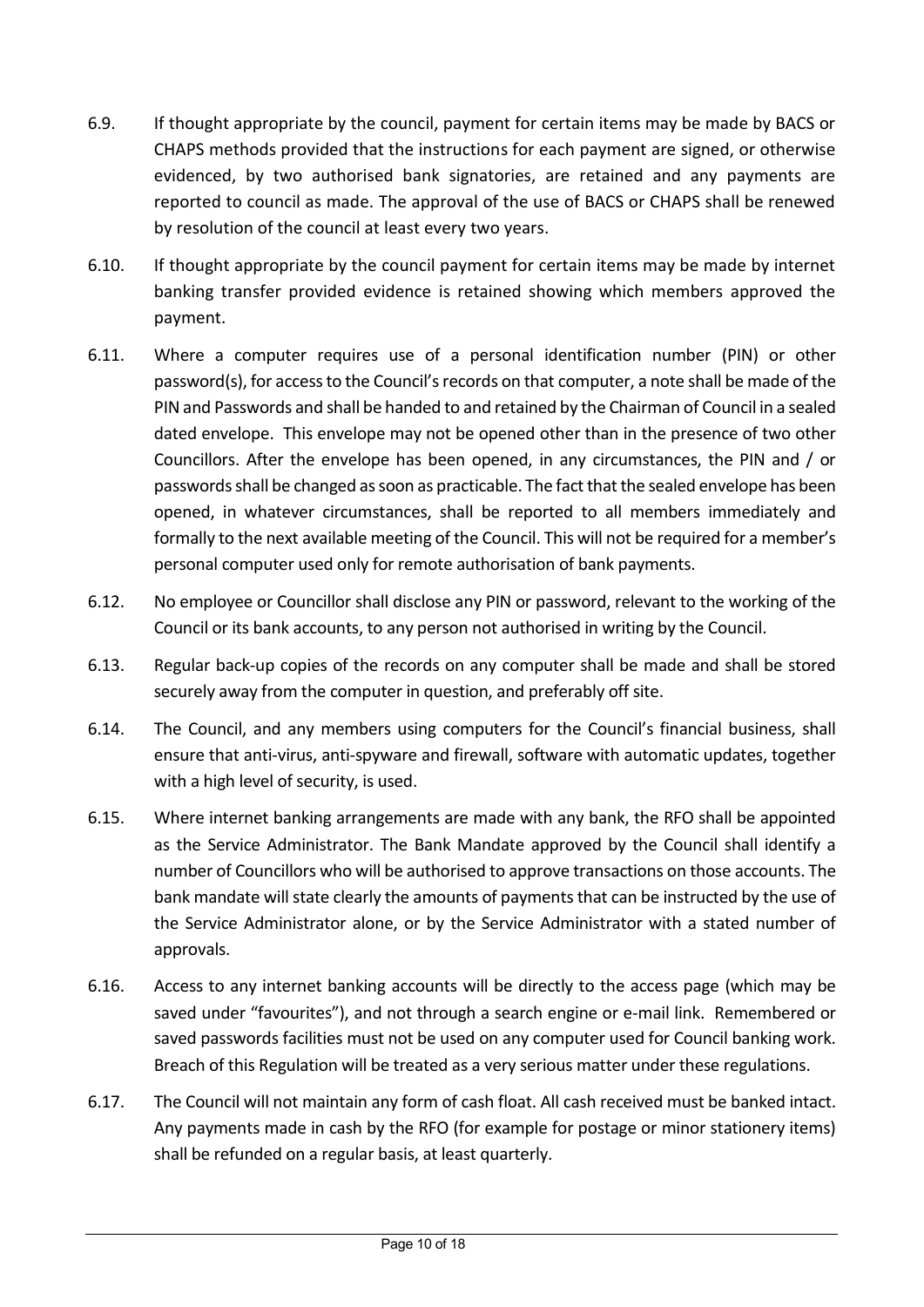### <span id="page-10-0"></span>**7. PAYMENT OF SALARIES**

- 7.1. As an employer, the Council shall make arrangements to meet fully the statutory requirements placed on all employers by PAYE and National Insurance legislation. The payment of all salaries shall be made in accordance with payroll records and the rules of PAYE and National Insurance currently operating, and salary rates shall be as agreed by Council, or duly delegated committee.
- 7.2. Payment of salaries and payment of deductions from salary such as may be required to be made for tax, national insurance and pension contributions, or similar statutory or discretionary deductions must be made in accordance with the payroll records and on the appropriate dates stipulated in employment contracts, provided that each payment is reported to the next available Council meeting, as set out in these regulations above.
- 7.3. No changes shall be made to any employee's pay, emoluments, or terms and conditions of employment without the prior consent of the Council following an annual review by the Personnel Committee and a recommendation from that Committee. Under the Data Protection Act, the public do not have a right to attend those parts of a meeting where such matters are discussed.
- 7.4. Each and every payment to employees of net salary and to the appropriate creditor of the statutory and discretionary deductions shall be recorded in a separate confidential record (confidential cash book). This confidential record is not open to inspection or review (under the Freedom of Information Act 2000 or otherwise) other than:
	- a) by any Councillor who can demonstrate a need to know;
	- b) by the internal auditor;
	- c) by the external auditor; or
	- d) by any person authorised under Audit Commission Act 1998, or any superseding legislation.
- 7.5. The total of such payments in each calendar month shall be reported with all other payments as made as may be required under these Financial Regulations, to ensure that only payments due for the period have actually been paid.
- 7.6. An effective system of personal performance management should be maintained for the senior officers.
- 7.7. Any termination payments shall be supported by a clear business case and reported to the Council. Termination payments shall only be authorised by Council.
- 7.8. Before employing interim staff the Council must consider a full business case.

#### <span id="page-10-1"></span>**8. LOANS AND INVESTMENTS**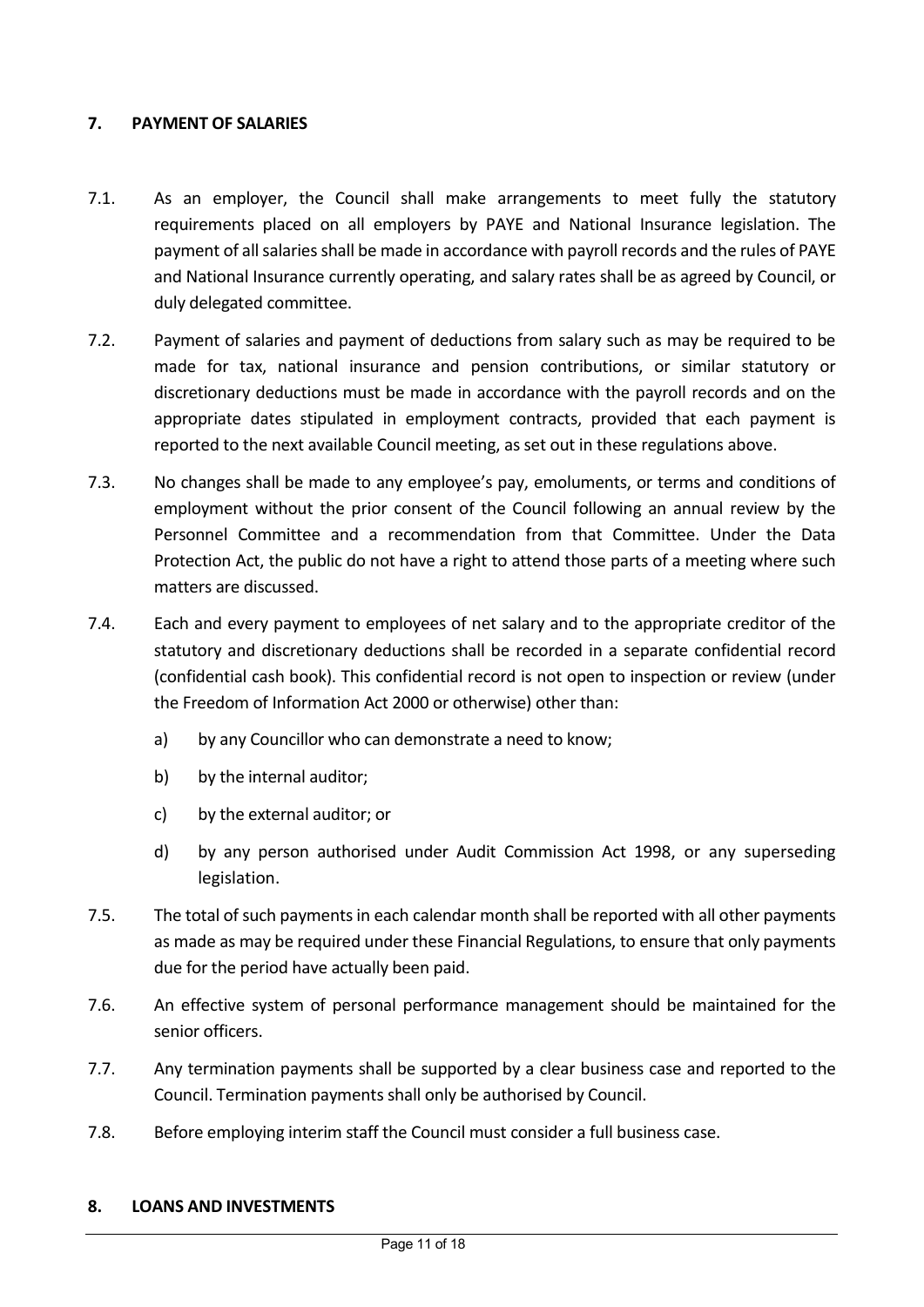- 8.1. All borrowings shall be effected in the name of the Council, after obtaining any necessary borrowing approval. Any application for borrowing approval shall be approved by Council as to terms and purpose. The application for Borrowing Approval, and subsequent arrangements for the Loan, shall only be approved by full Council.
- 8.2. Any financial arrangement which does not require formal Borrowing Approval from the Secretary of State (such as Hire Purchase or Leasing of tangible assets) shall be subject to approval by the full Council. In each case a report in writing shall be provided to Council in respect of value for money for the proposed transaction.
- 8.3. The Council will arrange with the Council's Banks and Investment providers for the sending of a copy of each statement of account to the Chairman of the Council at the same time as one is issued to the RFO.
- 8.4. All loans and investments shall be negotiated in the name of the Council and shall be for a set period in accordance with Council policy.
- 8.5. The Council shall consider the need for an Investment Strategy and Policy which, if drawn up, shall be in accordance with relevant regulations, proper practices and guidance. Any Strategy and Policy shall be reviewed by the Council at least annually.
- 8.6. All investments of money under the control of the Council shall be in the name of the Council.
- 8.7. All investment certificates and other documents relating thereto shall be retained in the custody of the RFO.
- 8.8. Payments in respect of short term or long term investments, including transfers between bank accounts held in the same bank, or branch, shall be made in accordance with Regulation 5 (Authorisation of payments) and Regulation 6 (Instructions for payments).

### <span id="page-11-0"></span>**9. INCOME**

- 9.1. The collection of all sums due to the Council shall be the responsibility of and under the supervision of the RFO.
- 9.2. Particulars of all charges to be made for work done, services rendered or goods supplied shall be agreed annually by the Council, notified to the RFO and the RFO shall be responsible for the collection of all accounts due to the Council.
- 9.3. The Council will review all fees and charges at least annually, following a report of the RFO.
- 9.4. Any sums found to be irrecoverable and any bad debts shall be reported to the Council and shall be written off in the year.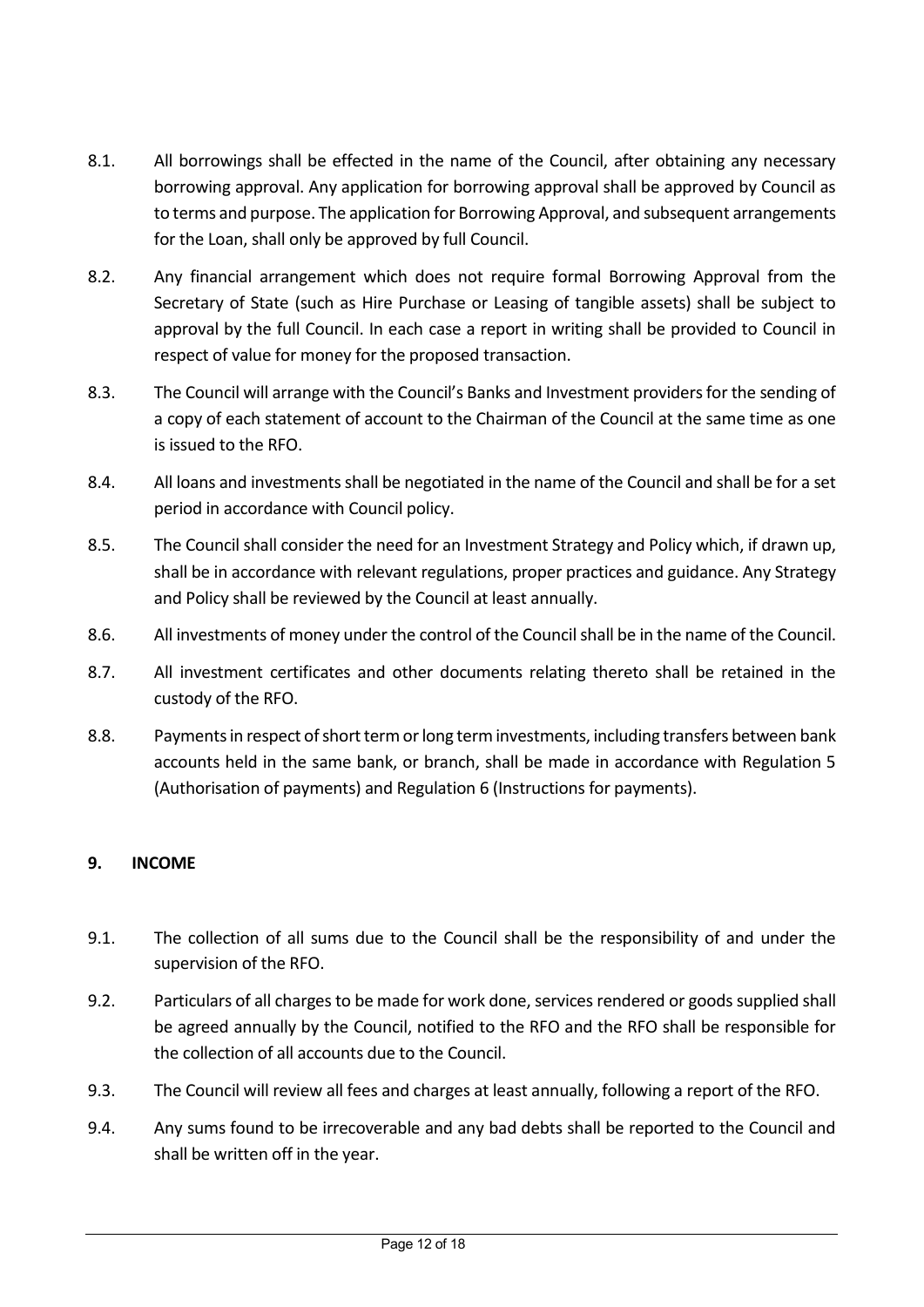- 9.5. All sums received on behalf of the Council shall be banked intact as directed by the RFO. In all cases, all receipts shall be deposited with the Council's bankers with such frequency as the RFO considers necessary.
- 9.6. The origin of each receipt shall be entered on the paying-in slip.
- 9.7. Personal cheques shall not be cashed out of money held on behalf of the Council.
- 9.8. The RFO shall promptly complete any VAT Return that is required. Any repayment claim due in accordance with VAT Act 1994 section 33 shall be made at least annually coinciding with the financial year end.
- 9.9. Where any significant sums of cash are regularly received by the Council, the RFO shall take such steps as are agreed by the Council to ensure that more than one person is present when the cash is counted in the first instance, that there is a reconciliation to some form of control such as ticket issues, and that appropriate care is taken in the security and safety of individuals banking such cash.
- 9.10. Any income arising which is the property of a charitable trust shall be paid into a charitable bank account. Instructions for the payment of funds due from the charitable trust to the Council (to meet expenditure already incurred by the authority) will be given by the Managing Trustees of the charity meeting separately from any Council meeting.

### <span id="page-12-0"></span>**10. ORDERS FOR WORK, GOODS AND SERVICES**

- 10.1. An official written communication shall be issued for all work, goods and services unless a formal contract is to be prepared or an official order would be inappropriate. Copies of orders and emails shall be retained.
- 10.2. All members and Officers are responsible for obtaining value for money at all times. An officer issuing an official order shall ensure as far as reasonable and practicable that the best available terms are obtained in respect of each transaction, usually by obtaining three or more quotations or estimates from appropriate suppliers, subject to any *de minimis* provisions in Regulation 11 (h) below.
- 10.3. A member may not issue an official order or make any contract on behalf of the Council.
- 10.4. The RFO shall verify the lawful nature of any proposed purchase before the issue of any order, and in the case of new or infrequent purchases or payments, the RFO shall ensure that the statutory authority shall be reported to the meeting at which the order is approved so that the Minutes can record the power being used.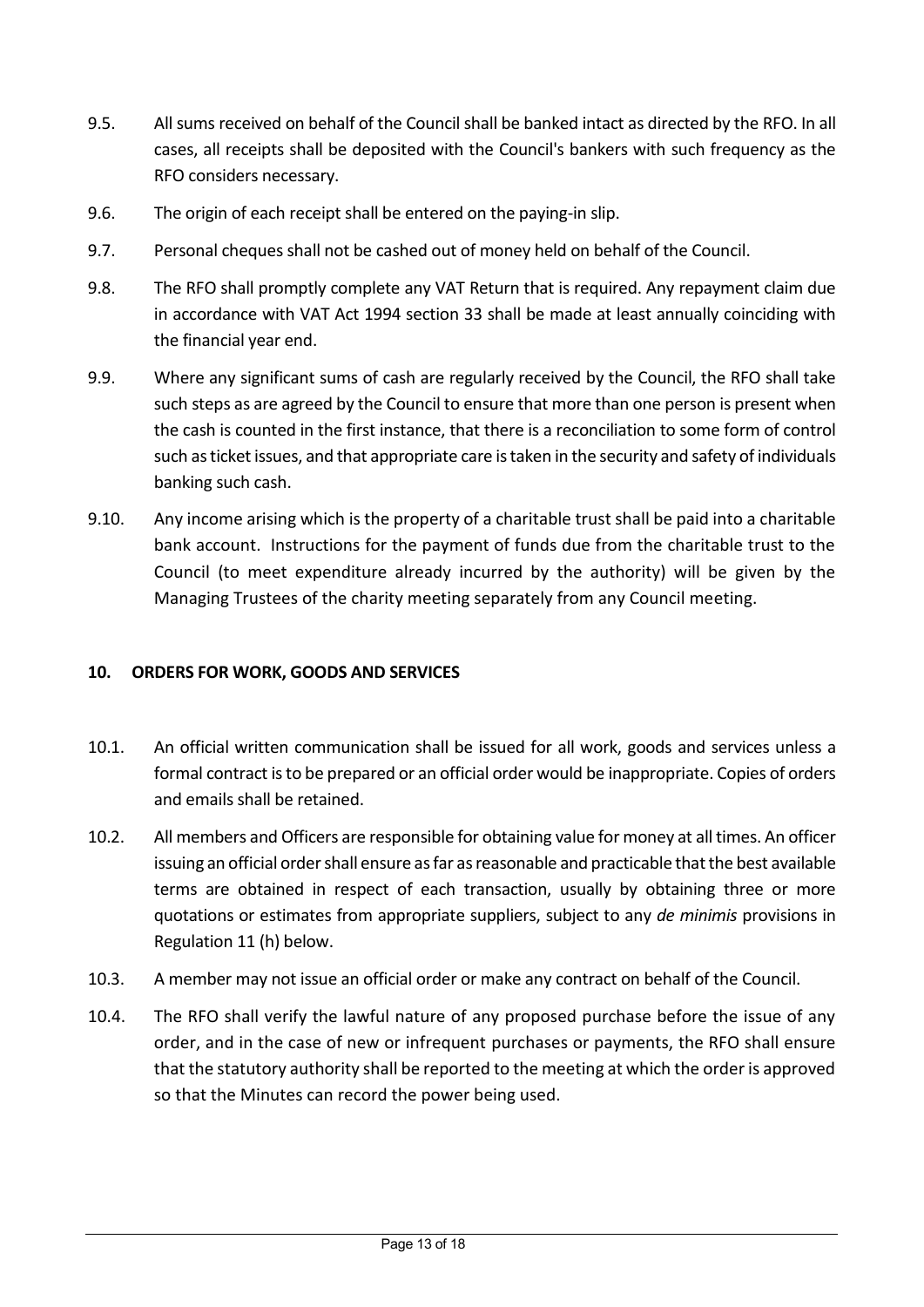#### <span id="page-13-0"></span>**11. CONTRACTS**

- 11.1. Procedures as to contracts are laid down as follows:
	- (a) Every contract shall comply with these financial regulations, and no exceptions shall be made otherwise than in an emergency provided that this regulation need not apply to contracts which relate to items (i) to (vi) below:
		- (i) for the supply of gas, electricity, water, sewerage and telephone services;
		- (ii) for specialist services such as are provided by solicitors, accountants, surveyors and planning consultants;
		- (iii)for work to be executed or goods or materials to be supplied which consist of repairs to or parts for existing machinery or equipment or plant;
		- (iv) for work to be executed or goods or materials to be supplied which constitute an extension of an existing contract by the Council;
		- (v) for additional audit work of the external Auditor up to an estimated value of £500 (in excess of this sum the RFO shall act after consultation with the Chairman and Vice Chairman of Council); and
		- (vi) for goods or materials proposed to be purchased which are proprietary articles and / or are only sold at a fixed price.
	- (b) Where the council intends to procure or award a public supply contract, public service contract or public works contract as defined by The Public Contracts Regulations 2015 ("the Regulations") which is valued at £25,000 or more, the council shall comply with the relevant requirements of the Regulations<sup>3</sup>.
	- (c) The full requirements of The Regulations, as applicable, shall be followed in respect of the tendering and award of a public supply contract, public service contract or public works contract which exceed thresholds in The Regulations set by the Public Contracts Directive 2014/24/EU (which may change from time to time)<sup>4</sup>.
	- (d) When applications are made to waive financial regulations relating to contracts to enable a price to be negotiated without competition the reason shall be embodied in a recommendation to the Council.
	- (e) Such invitation to tender shall state the general nature of the intended contract and the RFO shall obtain the necessary technical assistance to prepare a specification in appropriate cases. The invitation shall in addition state that tenders must be

<sup>&</sup>lt;sup>3</sup> The Regulations require councils to use the Contracts Finder website to advertise contract opportunities, set out the procedures to be followed in awarding new contracts and to publicise the award of new contracts

<sup>4</sup> Thresholds currently applicable are:

a) For public supply and public service contracts 209,000 Euros (£181,302)

b) For public works contracts 5,225,000 Euros (£4,551,413)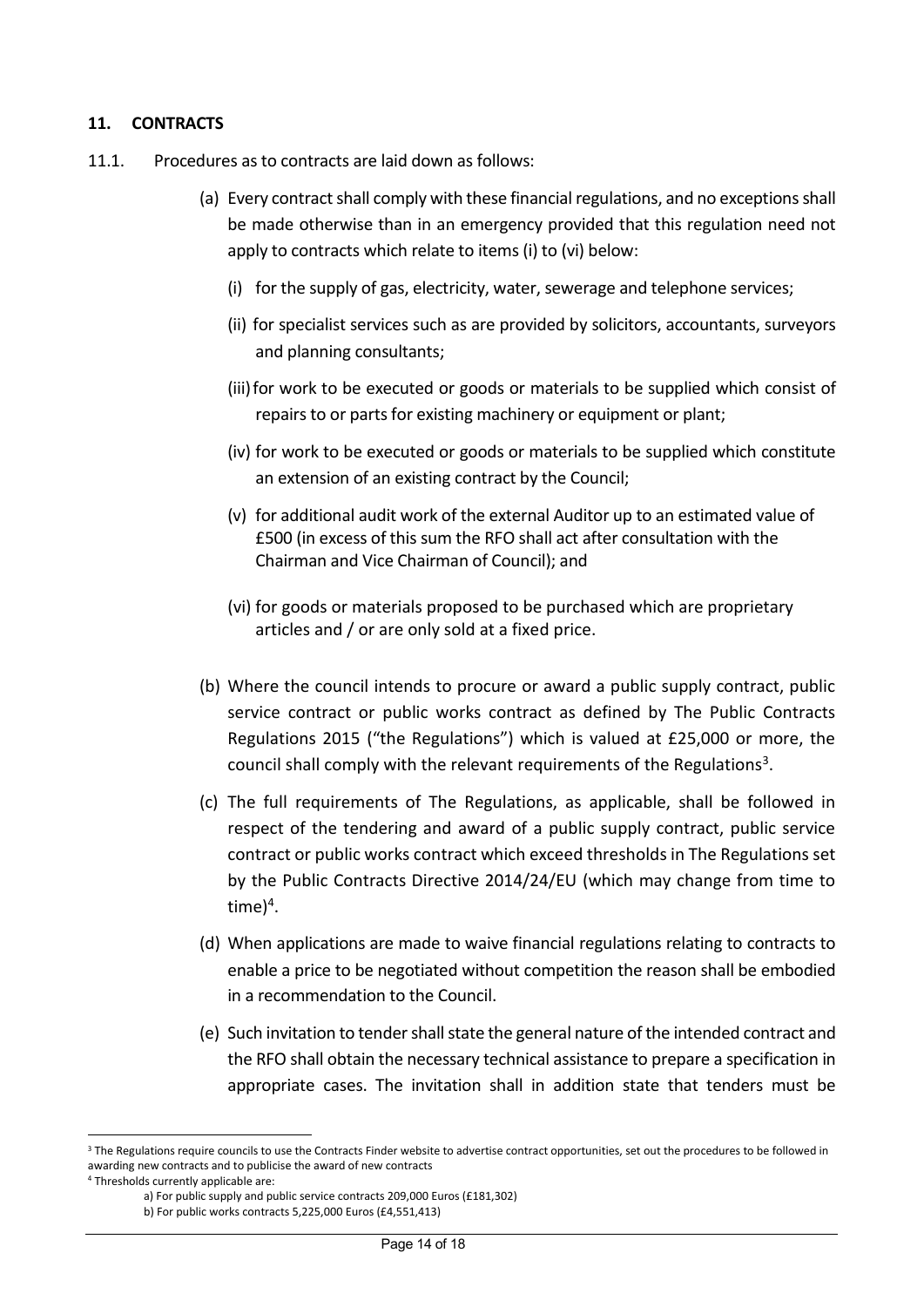addressed to the RFO in the ordinary course of post. Each tendering firm shall be supplied with a specifically marked envelope in which the tender is to be sealed and remain sealed until the prescribed date for opening tenders for that contract.

- (f) All sealed tenders shall be opened at the same time on the prescribed date by the RFO in the presence of at least one member of Council.
- (g) Any invitation to tender issued under this regulation shall be subject to Standing Order 18d<sup>5</sup> and shall refer to the terms of the Bribery Act 2010.
- (h) When it is to enter into a contract of less than £25,000 in value for the supply of goods or materials or for the execution of works or specialist services other than such goods, materials, works or specialist services as are excepted as set out in paragraph (a) the Clerk or RFO shall obtain 3 quotations (priced descriptions of the proposed supply); where the value is below £3000 and above £100 the Clerk or RFO shall strive to obtain 3 estimates. Otherwise, Regulation 10.2 above shall apply.
- (i) The Council shall not be obliged to accept the lowest or any tender, quote or estimate.
- (j) Should it occur that the Council does not accept any tender, quote or estimate, the work is not allocated and the Council requires further pricing, provided that the specification does not change, no person shall be permitted to submit a later tender, estimate or quote who was present when the original decision making process was being undertaken.

# <span id="page-14-0"></span>**12. ASSETS, PROPERTIES AND ESTATES**

- 12.1. The Clerk shall make appropriate arrangements for the custody of all title deeds and Land Registry Certificates of properties held by the Council. The Clerk shall ensure a record is maintained of all properties held by the Council, recording the location, extent, plan, reference, purchase details, nature of the interest, tenancies granted, rents payable and purpose for which held in accordance with Accounts and Audit Regulations.
- 12.2. No tangible moveable property shall be purchased or otherwise acquired, sold, leased or otherwise disposed of, without the authority of the Council, together with any other consents required by law, save where the estimated value of any one item of tangible movable property does not exceed £250.
- 12.3. No real property (interests in land) shall be sold, leased or otherwise disposed of without the authority of the Council, together with any other consents required by law, In each case a

<sup>5</sup> Based on NALC's model standing order 18d in Local Councils Explained © 2013 National Association of Local Councils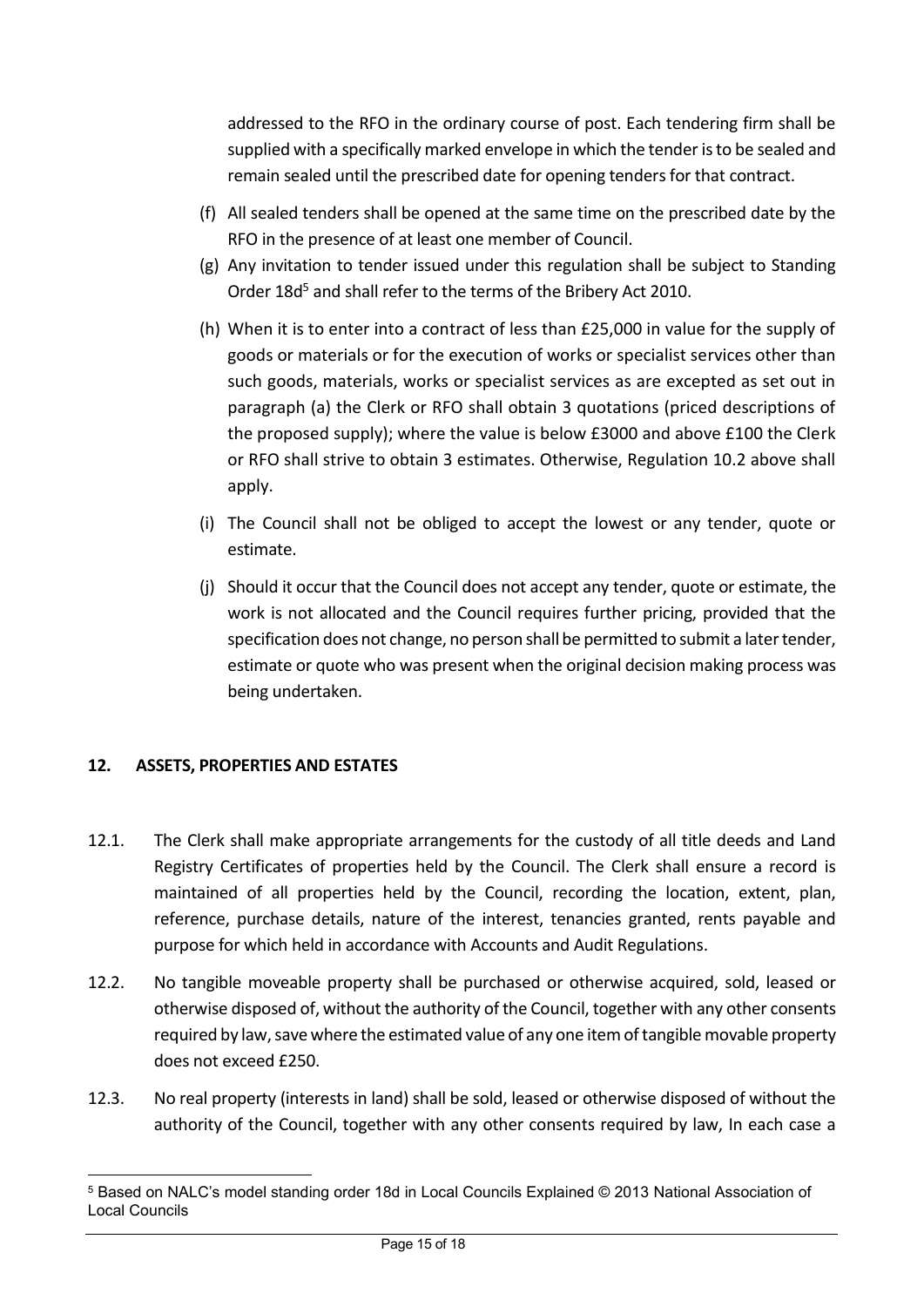Report in writing shall be provided to Council in respect of valuation and surveyed condition of the property (including matters such as planning permissions and covenants) together with a proper business case (including an adequate level of consultation with the electorate).

- 12.4. No real property (interests in land) shall be purchased or acquired without the authority of the full Council. In each case a Report in writing shall be provided to Council in respect of valuation and surveyed condition of the property (including matters such as planning permissions and covenants) together with a proper business case (including an adequate level of consultation with the electorate).
- 12.5. Subject only to the limit set in Reg. 14.2 above, no tangible moveable property shall be purchased or acquired without the authority of the full Council. In each case a Report in writing shall be provided to Council with a full business case.
- 12.6. The RFO shall ensure that an appropriate and accurate Register of Assets and Investments is kept up to date. The continued existence of tangible assets shown in the Register shall be verified at least annually, possibly in conjunction with a health and safety inspection of assets.

## <span id="page-15-0"></span>**13. INSURANCE**

- 13.1. Following the annual risk assessment (per Financial Regulation 14), the RFO, together with the Clerk if the two are different individuals, shall effect all insurances and negotiate all claims on the Council's insurers.
- 13.2. The RFO shall keep a record of all insurances effected by the Council and the property and risks covered thereby and annually review it.
- 13.3. The RFO shall be notified of any loss liability or damage or of any event likely to lead to a claim, and shall report these to Council at the next available meeting.
- 13.4. All appropriate members and employees of the Council shall be included in a suitable form of security or fidelity guarantee insurance which shall cover the maximum risk exposure as determined annually by the Finance Committee and recommended to the Council.

### <span id="page-15-1"></span>**14. FINANCIAL RISK MANAGEMENT**

14.1. The Council is responsible for putting in place arrangements for the financial management of risk. The RFO shall prepare, for approval by the Council, risk management policy statements in respect of all financial activities of the Council. The Clerk shall prepare such statements for all non-financial activities. Risk policy statements and consequential risk management arrangements shall be reviewed by the Council at least annually.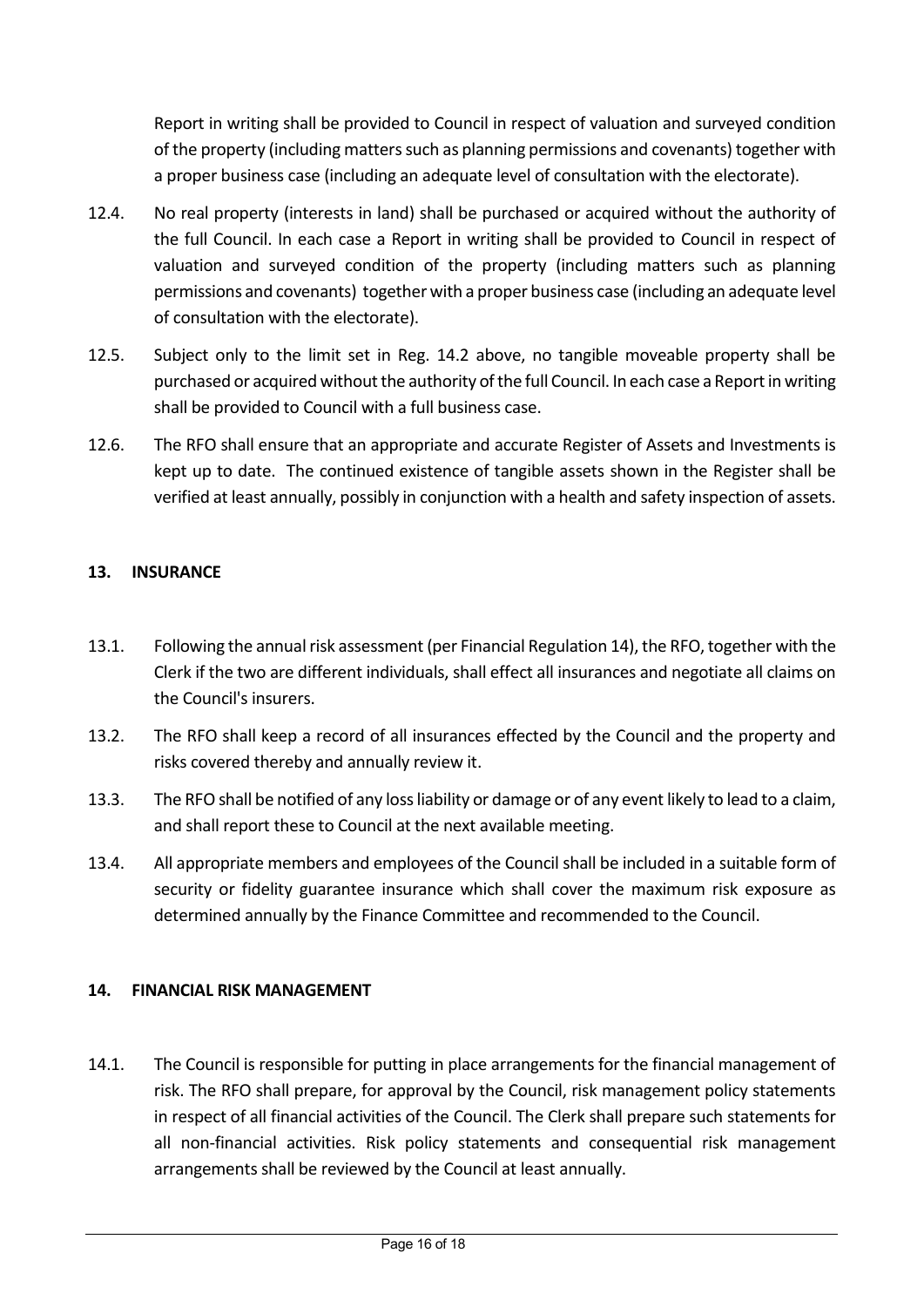14.2. When considering any new activity, the RFO shall prepare a draft risk assessment including risk management proposals for consideration and adoption by the Council.